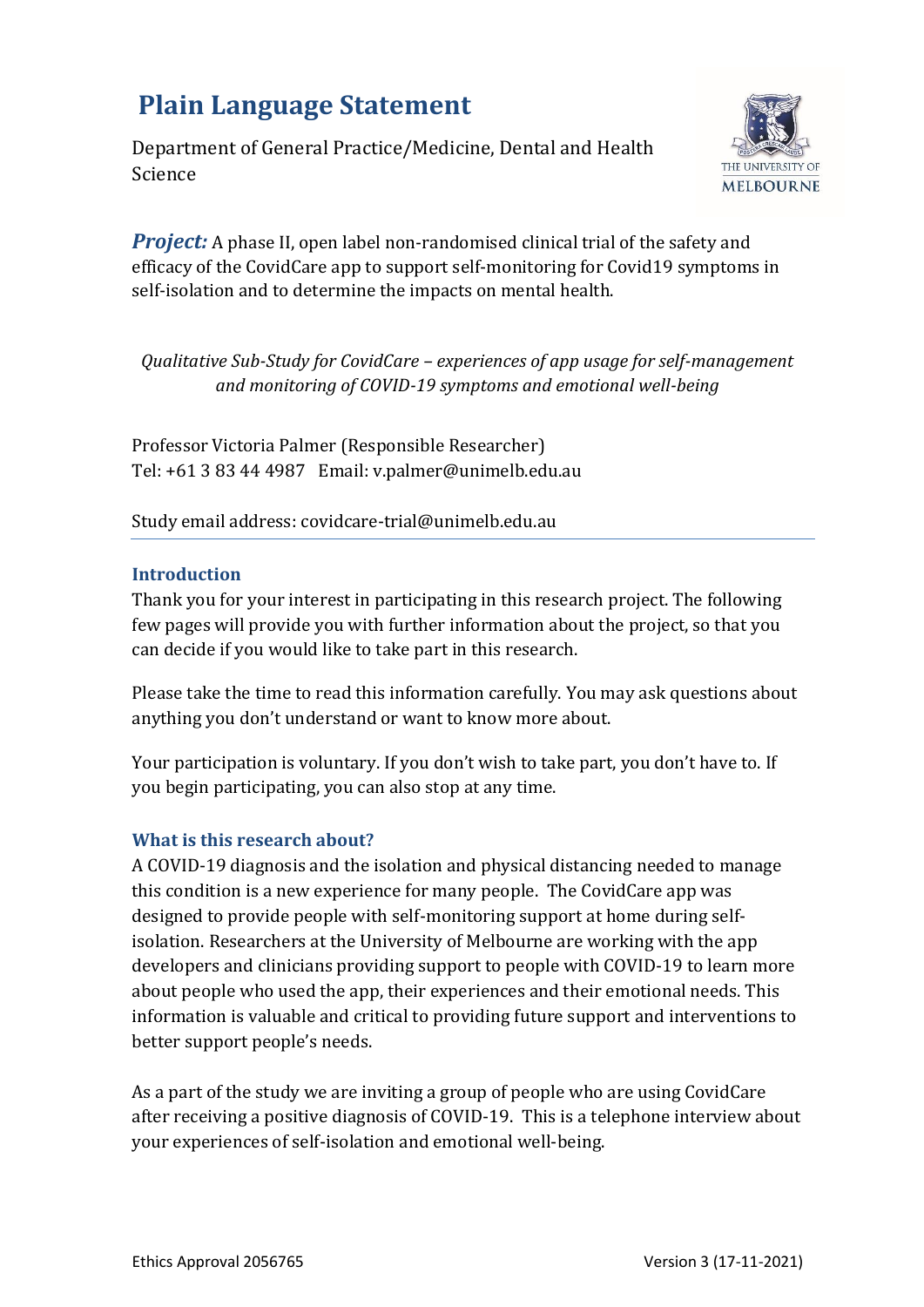# **What will I be asked to do?**

Should you agree to participate a researcher will call you on the telephone to discuss your experiences using CovidCare and of your self-isolation experience. The telephone conversation will take about 30-45mins and will be audio-recorded for quality and analysis purposes. You will be asked to provide informed audio consent as a part of the interview. Your information will be allocated a code and no information that could identify you will be linked to the information you provide. We have some set questions we will ask and you can provide any additional perspectives that you feel are valuable. The researchers are not able to link your phone interview with any data you have entered in the CovidCare app. The data from the app and the interview will be separate.

If you do not want to answer a particular question, please let the researcher know and they can skip that question.

# **What are the possible benefits?**

The answers that you give will provide a detailed insight into how people have used the CovidCare app and their experiences in self-isolation. This information will be used to improve the CovidCare app and to develop better ways to help people in self-isolation for COVID-19.

# **What are the possible risks?**

It is possible that being involved in this process and discussing the process of diagnosis and self-isolation could be distressing to some people. You can skip a question if you do not want to answer it. The researchers are experienced in discussing sensitive information and can assist if you find the questions distressing. We are able to direct you to support services if you require, and your GP will also be able to provide support if you feel it is needed.

If you feel that you need support you should contact your GP or support services such as:

- BeyondBlue: Phone: 1300 22 4636 Web: [https://www.beyondblue.org.au/get-support/get](https://www.beyondblue.org.au/get-support/get-immediate-support)[immediate-support](https://www.beyondblue.org.au/get-support/get-immediate-support) - Lifeline: Phone 13 11 44 Web: https://www.lifeline.org.au/

CovidCare is only to be used as a monitoring tool and cannot diagnose or predict outcomes from COVID-19. Your breathing and heart rate symptoms could change rapidly in between scheduled measurements.

**If at any stage following a diagnosis of COVID-19 you are feeling concerned about your health we recommend that you call your doctor or 000 for further follow-up.**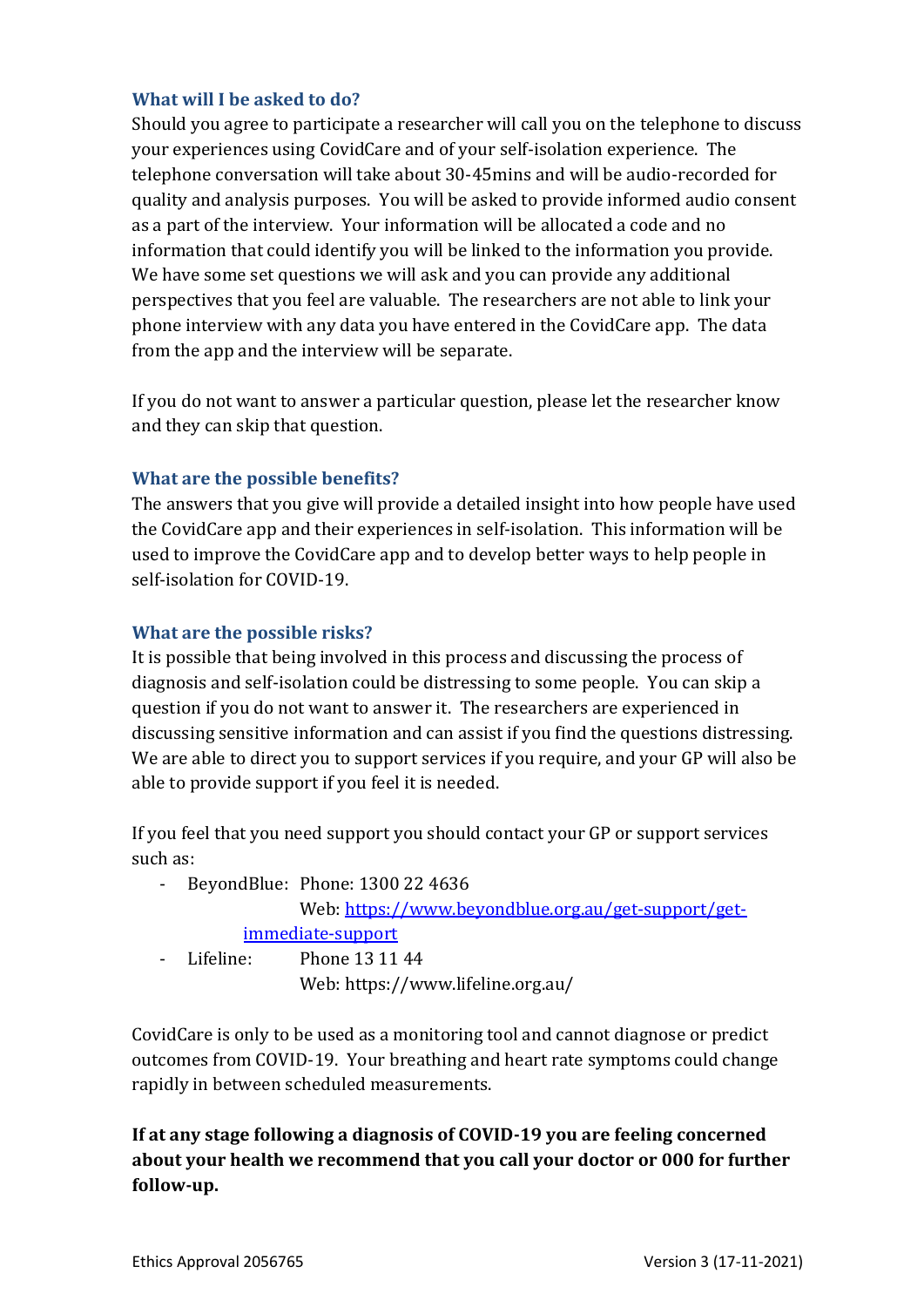## **Do I have to take part?**

No. Participation is completely voluntary. You are able to withdraw at any time. If you are not interested in being involved, simply let the researcher who phones you know and the team will not make further contact. If you start the conversation and decide you no longer wish to participate, please let the researcher know and they will end the interview and delete the recording. Your decision to participate will not affect your care or relationship with staff at the clinic you attended. You should seek help for your health and well-being as normal.

#### **Will I hear about the results of this project?**

The researchers will make a summary of the study available on the study webpage, and accessible via the CovidCare app. This can be found at [https://www.covidcare.io/.](https://www.covidcare.io/)

#### **What will happen to information about me?**

These conversations will be audio-recorded for analysis purposes and will be securely stored on University of Melbourne computer servers. Access is limited to the research team named in this ethics application. When we analyse and present the data your private information is not shared, for example, we allocate a code instead of using names. We will be combining the information we collect from you with all people being interviewed, and summaries will be presented. This information will be used to improve the CovidCare app; to better understand your experiences; and will form the basis of scientific papers and presentations. De-identified study data may be used in subsequent studies. All study data will be retained for at least 15 years following publication of the final use of that data after which time it will be destroyed securely.

## **Is there any potential conflict of interest?**

The app has been developed by Two Bulls and the app developers may benefit from a positive assessment of this app. The app developers will have no access to the analysis datasets, analysis code or interpretation of findings arising from this study. All outcomes arising from this study will have a conflict of interest declaration.

#### **Where can I get further information?**

If you would like more information about the project, please contact the researchers via the study email address: covidcare-trial@unimelb.edu.au.

#### **Who can I contact if I have any concerns about the project?**

This research project has been approved by the Human Research Ethics Committee of The University of Melbourne. If you have any concerns or complaints about the conduct of this research project, which you do not wish to discuss with the research team, you should contact the Manager, Human Research Ethics, Research Ethics and Integrity, University of Melbourne, VIC 3010. Tel: +61 3 8344 2073 or Email: [HumanEthics-complaints@unimelb.edu.au](mailto:HumanEthics-complaints@unimelb.edu.au?subject=Complaint%20about%20a%20human%20research%20project&body=Ethics%20ID%20number%20or%20project%20name%3A%0AName%20of%20researcher%2Fs%3A%0ADetails%3A)[.](mailto:HumanEthics-complaints@unimelb.edu.au?subject=Complaints%20about%20human%20research%20ethics%20project&body=Ethics%20ID%20number%20of%20name%20of%20project%3A%0AName%20of%20researchers%3A) All complaints will be treated